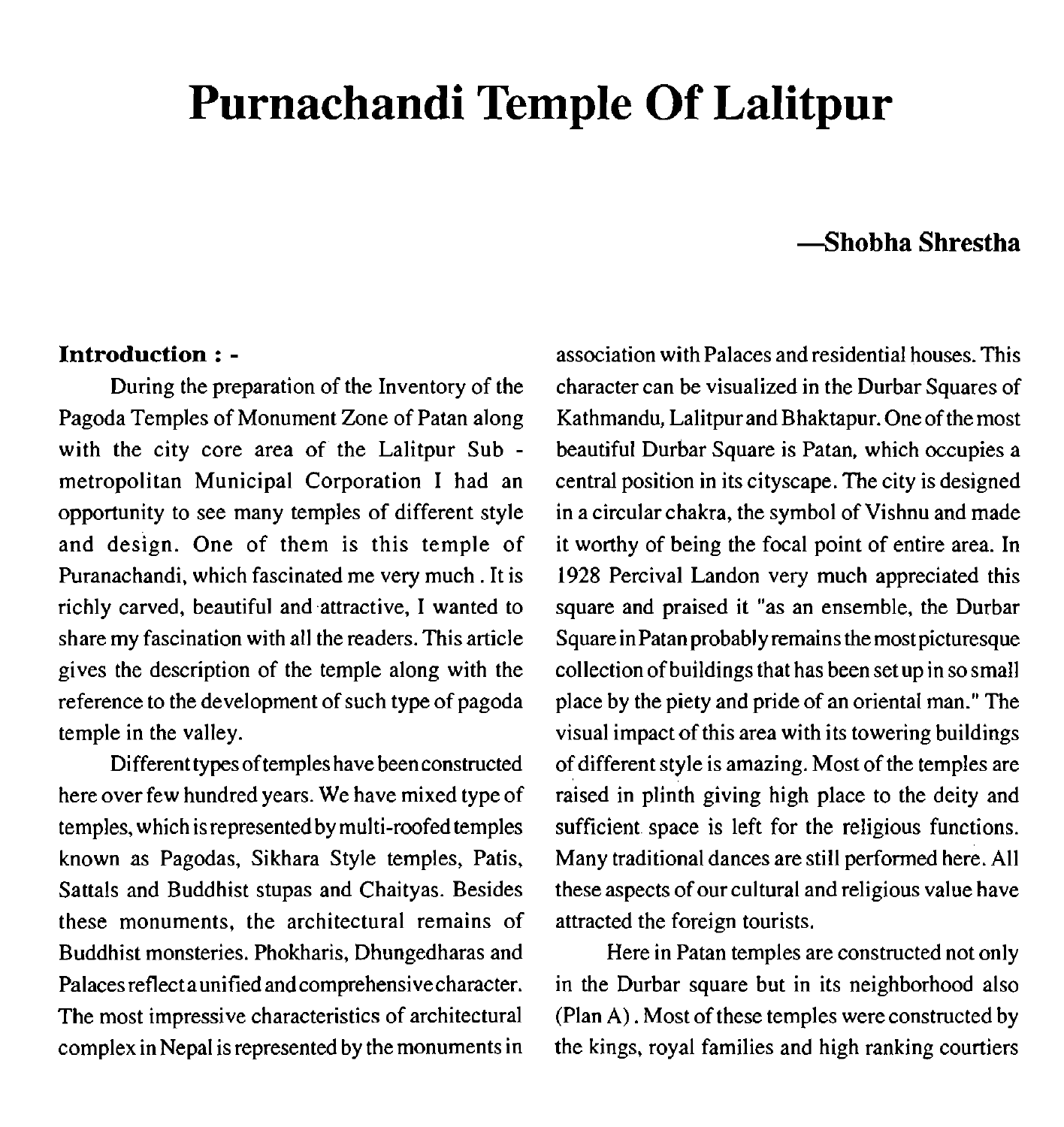and devoted public also. In case of the general public who was not financially very strong to construct a temple, they used to offer different religious items or the objects for the decoration and beautification of the temple.

#### **History:**

The three-storey temple of Purnachandi is located in the inner crossroad of Gabahal, ward no 20 of Lalitpur Sub - metropolitan Municipal Corporation. Inside the temple the Goddess is represented in a plain stone. It is believed that the Goddess worshiped here was found in Nekhu River, which used to flow from Tangal to Hakha and Mangal Bazaar. Now we do not find the remains of this river because it has been disturbed by the new building construction. This goddess Purnachandi is also worshiped as Siddhi Laxmi, the goddess of success. By the name of the goddess the area is also known as Purnachandi. The area occupied by the temple falls in the kitta no. 428 which is recorded in the sheet no. 102-1225-02 of the Malpot karyalaya register and Napi naksa. It is a sakti pitha and as the tradition of sakti pitha the temple does not have any iconic figure but the goddess is represented by a plain stone. It is living monument. The goddess is worships as Degudyo, the tutelary deity of many families of Patan. Every family worships its Degudyo once in every year. According to Devmala vamsavali this goddess was installed here according to tantrik ritual after the installation of god Machhendranathduring the regimeof King Narendra Deva in Kaligat 3676. As a tutelary deity (Degudyo) of Machhendranath also the goddess is worshipped every year even today. The annual festival of this goddess is celebrated on Aswin Krishana one. Guthi Sansthan provides Rs. one thousand four hundred and fifty one (1451) every year which includes the salary of the priest and other expenses needed for the rituals. The caretaker of the temple separately gets

one hundred and twenty (120) separately per month. The Rajopadhyayas of Gabahal and the Maharjan family of Puranchandi are the guthiyar. Though the support provided by the Guthi Sansthan is very little in the present context but its continuous support indicates that the temple might have some connection with the royal families . Because Guthi Sansthan generally provides financial support to those temple which falls under Raj Guthi or Chut Guthi.

## **The Temple:** -

The temple of Purnachandi is located in the center of the crossroad of Gebahal (Location Plan). Once the deity was installed here after it was found in the Nakhu River as mentioned above, then the temple was constructed. It is a three storey temple which is richly carved and very beautiful (photo 1). It is very difficult to say that when this type of temple was constructed in the valley. The Chinese traveller who visited Kathmandu valley in seventh century expressed his view saying that the Nepalese style of multi roofed temples is new to him. Scholars believe that this type of temple existed in the valley since the beginning of the Christian era. So far the Changuanarayan temple is supposed to be one of the oldest multi storied pagoda in the valley. Though the icon of this temple supposed to be of fifth to seventh century the temple was built in seventeenth century. The original temple was destroyed by the fire and the present temple was bwilt in the last quarter of seventeenth century. Some scholars believe that the temple was built by Viswa Malla, but the inscription clearly mentions that it was built by Queen mother Riddhi Laxmi along with her son Bhaskar Malla in 1704. This type of multi roofed temples are mainly confined in the Kathmandu valley and very rarely in the other parts of the country. In reference to this temple of Puma Chandi it is mentioned that the temple was consecrated (Pratistha) during the reign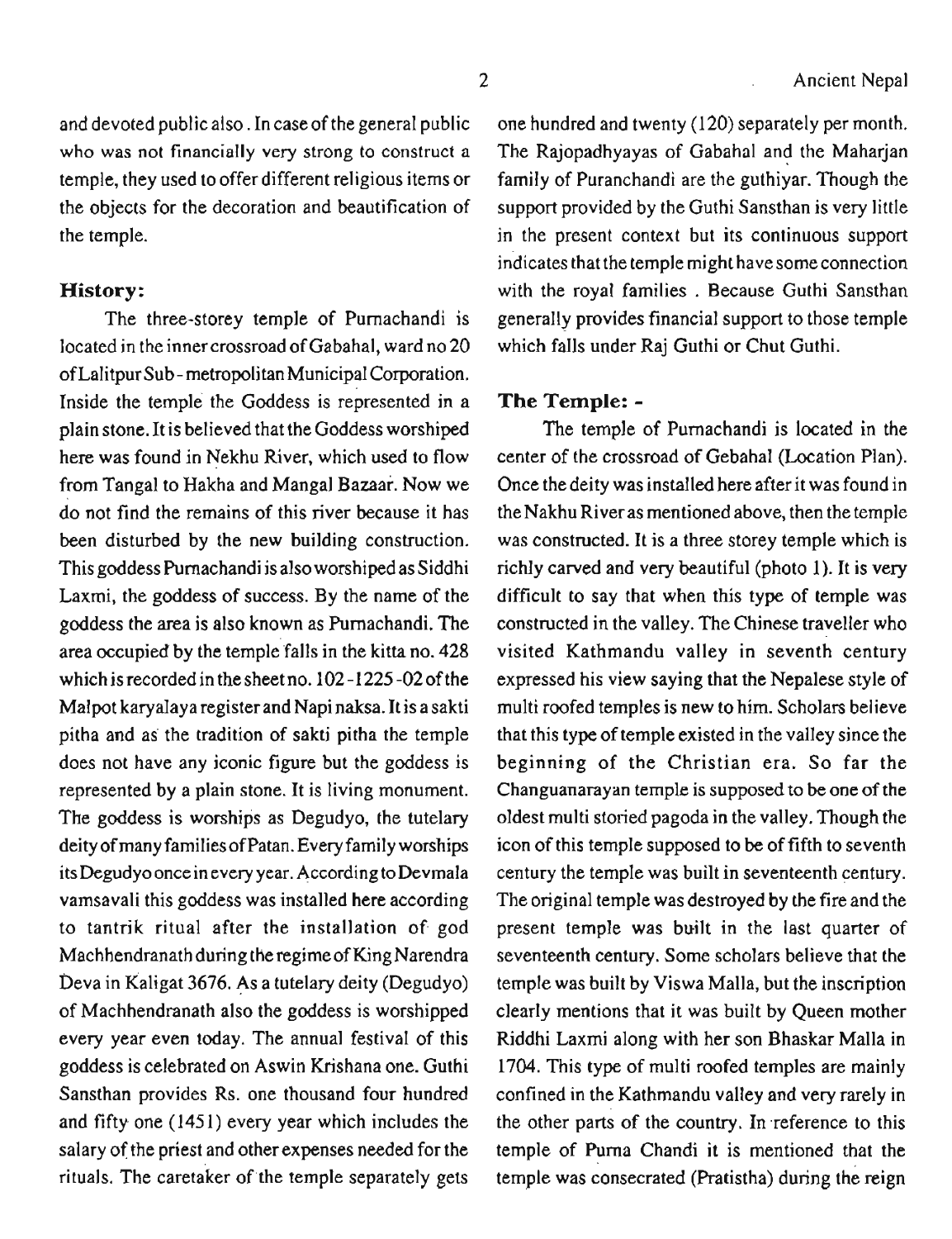of King Siddhinarasinha Malla in 1635. So it is very much confirmed that the temple must have been built during the reign of siddhinarasimha Malla. The stone inscription inside the temple is very much weathered, as it is very difficult to read the details. After the temple was constructed many devotees supported to complete the temple and made it beautiful. The entrance to the Sancturm Sanatorium is madeof three fold doorways with highly carved door pillars. Each entrance has equally carved torana above it (photo 2). These toranas have made the temple beautiful and attractive. The temple has three roofs all of them have metal roof. On the top of that it has gold coated copper Gajura. From the Gajura down to the first roof three long golden Patah is hanging. Each roof has wind - bell which makes sound occasionally and that sooths our mind and heart. In front of the temple there is a stone pillar with the statue of Lion, the vehicle of the goddess Durga. On the central entrance of the Sanctum there is also a pair of metal lion on either side. Same way two metal flags are put on either side of the entrance. The strutssupporting theroofsdepicts the figures of Matrikas and Bhairavs.

## **Donation by the Devotees:** -

After the deity was installed here and the temple was constructed many devotees provided different items to complete and beautify the temple. Each of the items bears the name of the donors. It will be discussed here in brief. Originally the temple had traditional Jhingati roof which was replaced by the gold - coated metal plate in the subsequent years. The top roof was replaced in 1866 where as the second roof was renovated and replaced during the reign of King Mahendra in 1972. The last roof was also renovated and replaced with copper plate during 1972-1980 jointly by the donation of Gangadhar Maskey and Haribhai of Patan. The torana above the door were jointly offered by Raghu Singh Bharo, Krishna La1 Bharo and others. Among the three Patah, hanging from the top of the roof the first one was offered by Vasiva Guthi in 1900, the second one

was offered by Hara Shrestha in 1980 and third one was offered by Balarama Shrestha in 1995. There is one statue of Narasimha Bharo in the temple which he devoted to the goddess in 1684. The two gilded lion statues kept on either sides of the entrance were donated by Laxmi Narayan in 1911. The big bell hanging outside the temple was offered in 1841 by the residents of Patan. The metal flags fixed on either side of the temple entrance were offered by Kulaman in 1865.

#### **Conclusion:** -

This temple of Purnachandi is abeautiful temple and is a living monument. In different occasions people gather in the temple and do bhajan and recite many religions songs (photo 3) This cultural and religious activities should be continued to make the monument more lively. The government and the Guthi Sansthan should consider on these matter and provide the support continuously. If the Guthi Sansthan can not increase its contribution it should at least find ways in such a direction that the temple can remain as a living monument. Otherwise it will also be deserted like many other monuments of the valley.

#### **References:** -

- Banarjee, N.R., *Nepalese Architecture,* Agam Kala Prakashan Delhi- 1980.
- Bernier, R.N., *The Temples of Nepal*, *Educational* Enterprises, Kathmandu- 1970.
- Bernier, R.N., *The Nepalese Pagodas*, S. Chand and Company Ltd., New Delhi-1978.
- Korn, Wolfgang, *Traditional Architecture of Kathmandu Va1le.y:* Ratna Pustak Bhandar, Kathmandu, 1979
- Sanday, John, *Monument of Kathmandu Valley;*  UNESCO- 1979.
- Slusser, M.S., *Nepala Mandala,* Princeton University Press, New Jersey-1982.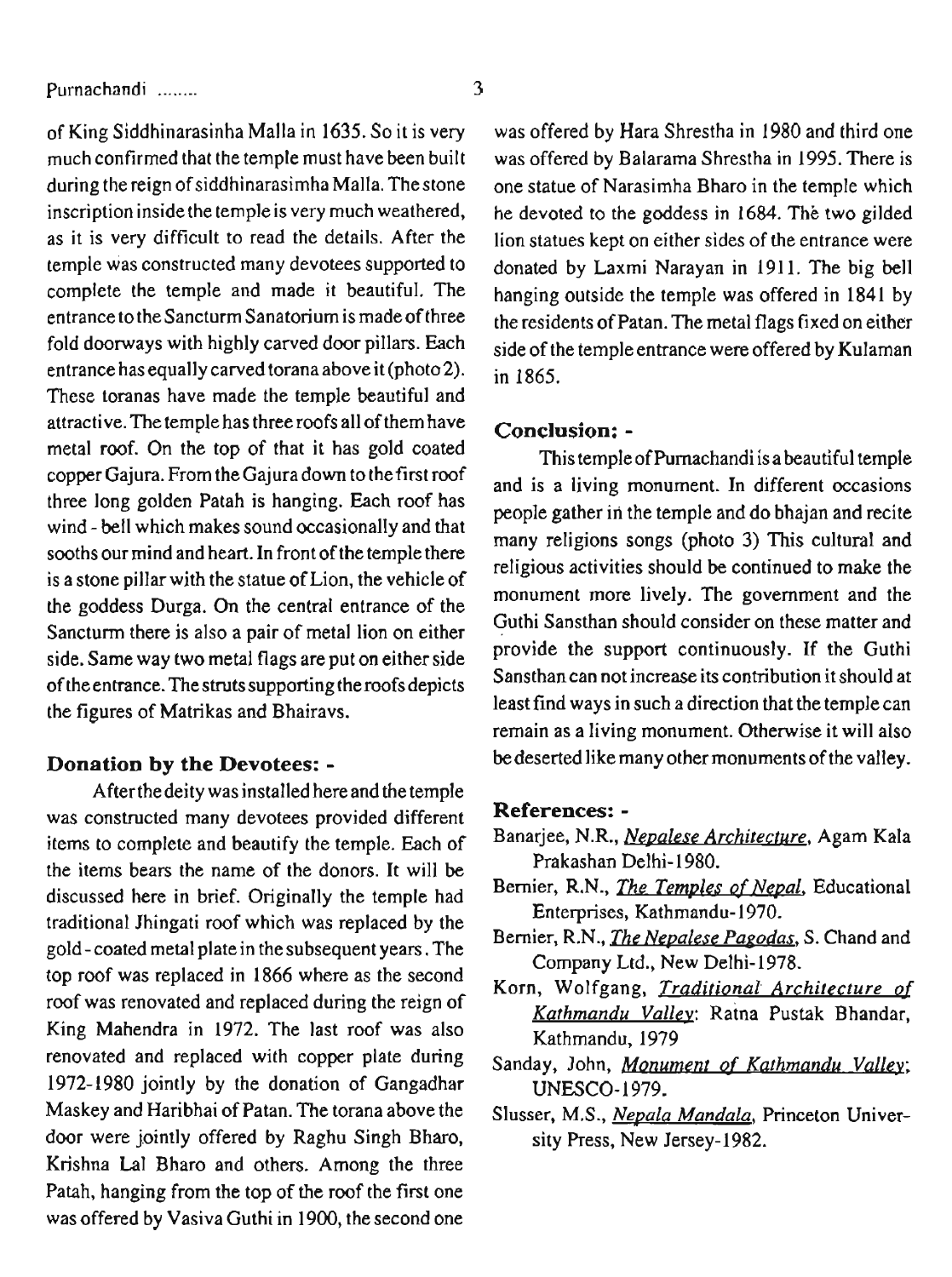

**PURNACHANDI (Gabahal)**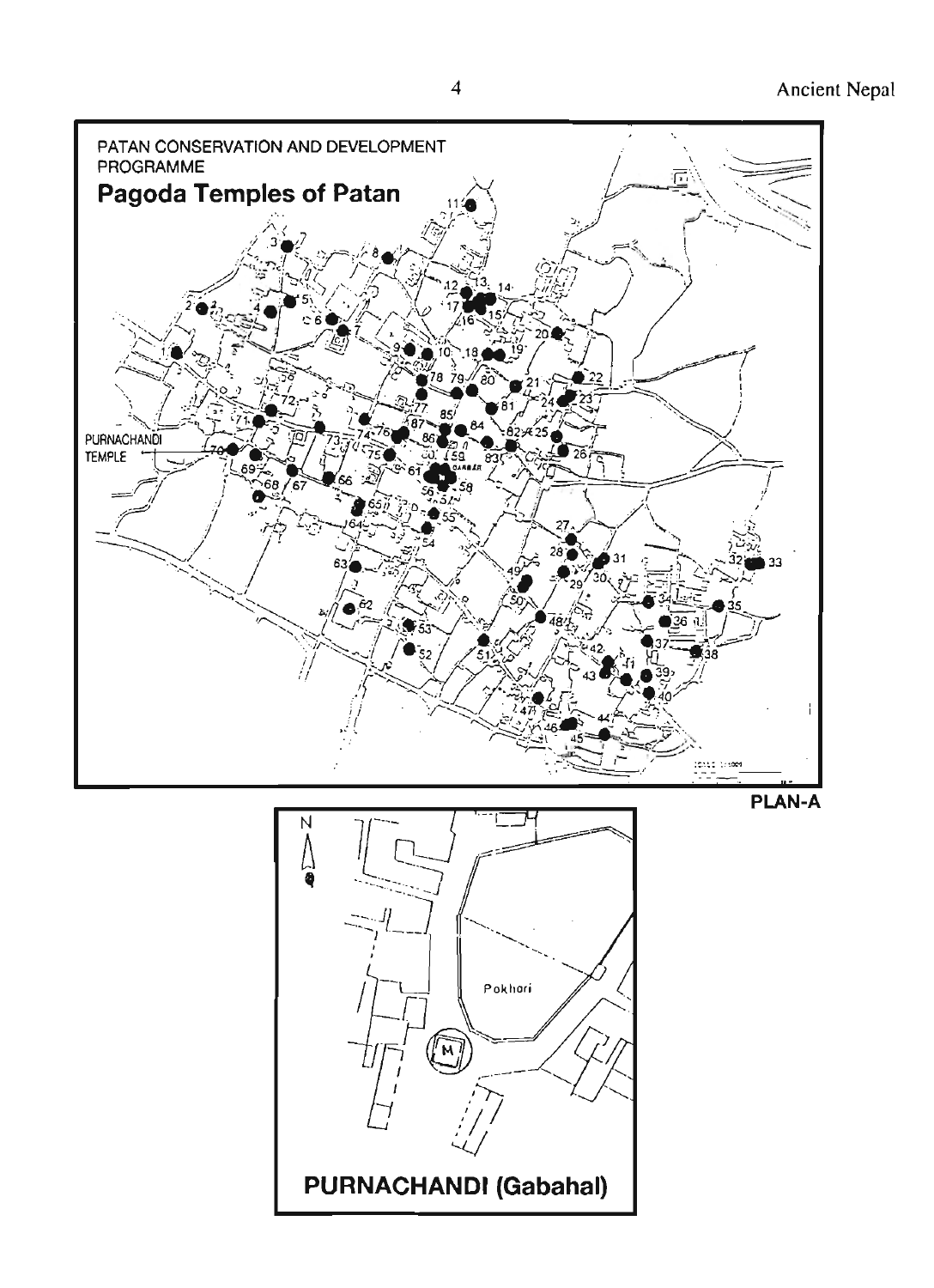

Photo No. I